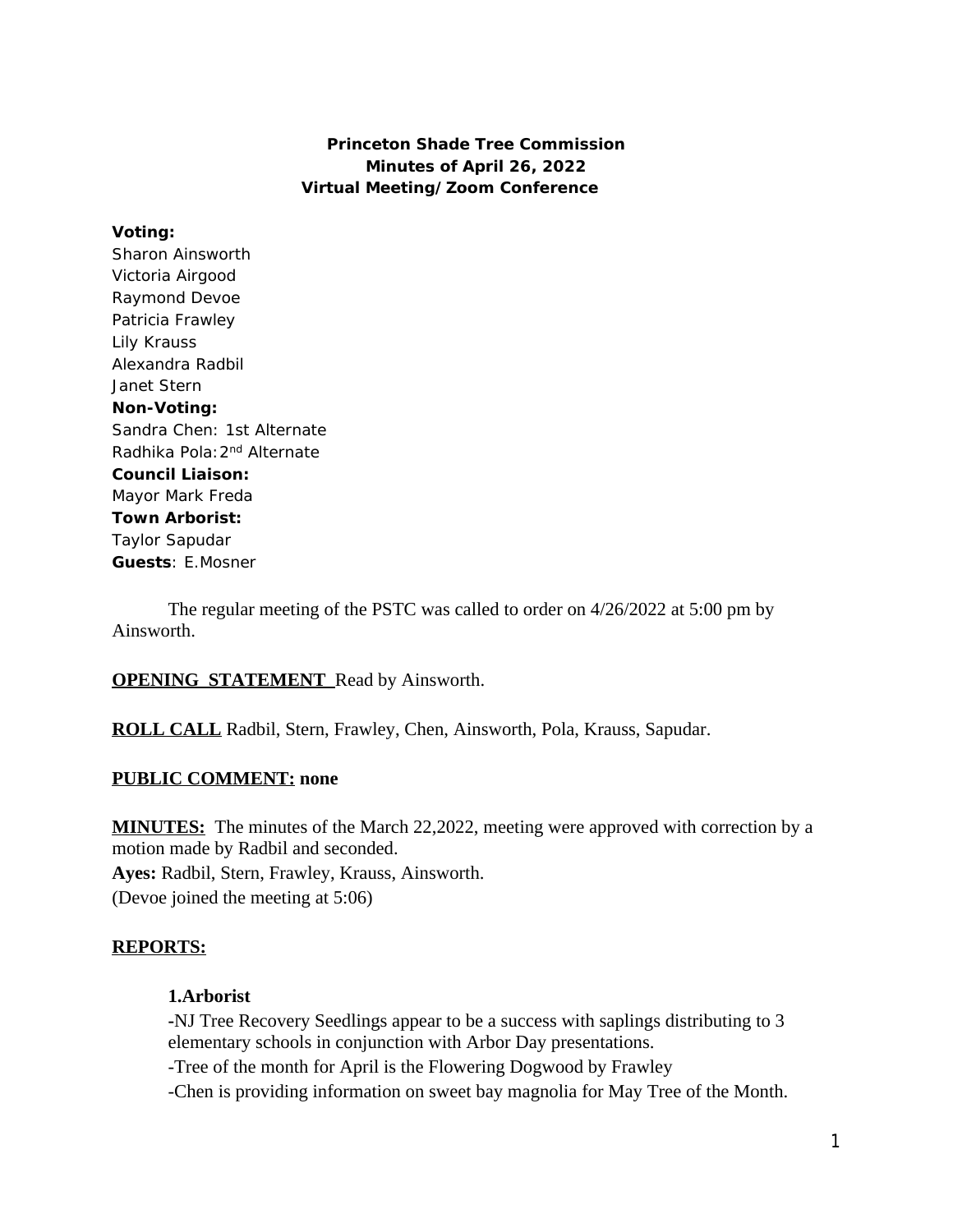-Marquand Park is being maintained by VJ Landscaping who are doing a great job of mulching and maintaining the park.

-Spring planting will be starting next week.

- **-** Received a letter of support from Sustainable Princeton in reference to the Inventory grant with additional support letter needed from PSTC,
- **-** Enforcement Officer has started work with focus on the noise ordinance and tree protection ordinance.
- **-** Princeton Environmental Commission purchased a commemorative plaque in memory of a municipal employee. The municipality will purchase the tree to be planted by an inhouse crew.
- **-** Chen commented on seedling distribution asking if it were possible to obtain smaller trees which seem to the preference.
- **-** Stern commented on the upcoming fall planting and the need to work with related groups to identify needs.
- **-** Pola offered to attend the tree distribution and also asked whether individuals could plant the trees. Trees are distributed through five sections of town where needed. Pola asked whether STC members could watch the process of tree planting. Sapudar noted that it was difficult for residents to time participation in tree planting.

# **NEW BUSINESS-** none

### **OLD BUSINESS**

- **1. Clarify Ordinance Applicability Letter to Council-(Airgood/Krauss/Stern)** Postponed to May
- **2. Task Force on Stewardship of Public Forest Lands- (Ainsworth/Chen/Krauss/Sapudar)**

Chen said that the first meeting of Senator Smith's Task Force would be on Thursday, April 28. To prepare for this meeting the sub-committee had met on April 13. The sub-committee agreed that municipal forests are impacted by deer and invasive species and are in need of restoration, carried out with the effects of climate change in mind. However, restoration costs money. What could be the funding source? Public forest managers are encouraged to have stewardship plans, but some needs are obvious (invasive species) even without a plan. Funding for restoration and management is needed annually. NJDEP are sporadic, every three years. Could funding for municipal forest management be obtained from climate change funding? There are not enough qualified, certified consultants for it to be feasible to require that only they can prepare or oversee the implementation of local government plans. A multi-faceted Rutgers cooperative extension program in sustainable/ecological forestry (comparable to Rutgers' Water Resource Program for groundwater management) could help elevate forestry practice state-wide. In any case, municipalities will need incentives to encourage municipalities to seek stewardship grants (Use carrot, not stick.) Chen said these were the thoughts she would have in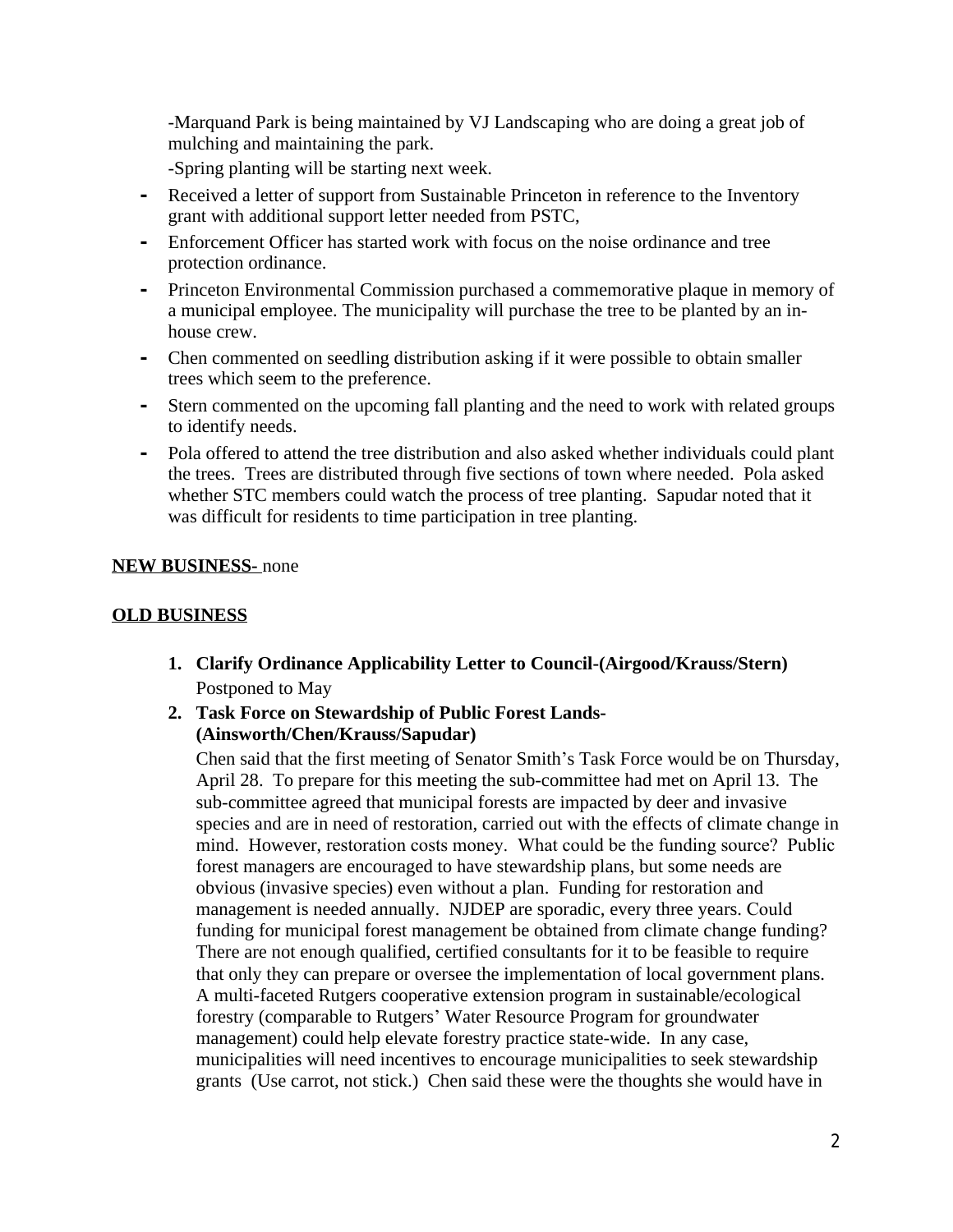mind going into the Task Force meeting and that she would report next month as to what transpires at the Task Force meeting.

### **3. Member at Large Proposal-(Radbil)**

Radbil described 4 projects carried out by municipalities similar in size to Princeton, that might be suitable for Princeton STC to undertake. In the examples, the STC worked with local volunteers, local businesses or a combination of to accomplish certain goals: treated ash trees for EAB, under supervision; conducted a Sick Tree Day to diagnose residents' trees; developed outreach activities such as trails, materials, etc. related to local trees; planted bare root trees to save money, start trees in difficult spots, meet targets for number of trees planted. Additional details were provided in the handout included in the agenda package. In addition, Radbil described a project that STC member Radhika Pola brought to STC attention of the possibility of "saving" mature trees slated for removal by moving them to a new location.

Radbil then provided an example of how a smaller organization can be "adopted" by a larger nonprofit to provide nonprofit status.

Comments following her presentation included questions by Stern regarding specific structures for programs mentioned in addition to Sapudar's question related to the Tree Tender program. Chen suggested that we could use the structures that are in place such as Sustainable Princeton. Chen then noted that we could get more support if we had a concrete project. Stern cited the Annual Breakfast that was held to honor volunteers and could be used to encourage other volunteers.

# **4. Seedling Distribution/Porchfest Update-(Ainsworth)**

The Hinds Plaza distribution of tree seedlings and gardening advice was held on April 23 concurrent with Porchfest. Over 500 tree seedlings (6 species) were given away that had been wrapped by STC and public volunteers. Another 100 red oak seedlings were wrapped and distributed onsite that were left over from another organization's event. The Master Gardeners of Mercer County provided the tent, table, and volunteers.

It was agreed that the event was highly successful and that partnering with the Master Gardeners was helpful. Devoe suggested that next year we ask seedling recipients to share their experience and success with the seedlings including photos. It was agreed we would seek to implement the concept with volunteer participants next year.

Devoe suggested that we give out fewer small trees to individuals. Sapudar asked if there was any way to monitor results. In the past we have had people volunteer information about the success of their plantings. Ainsworth said we get reports anecdotally. Sapudar suggested maybe a one or two year follow up. Devoe suggested that we might do this on Facebook on an informal basis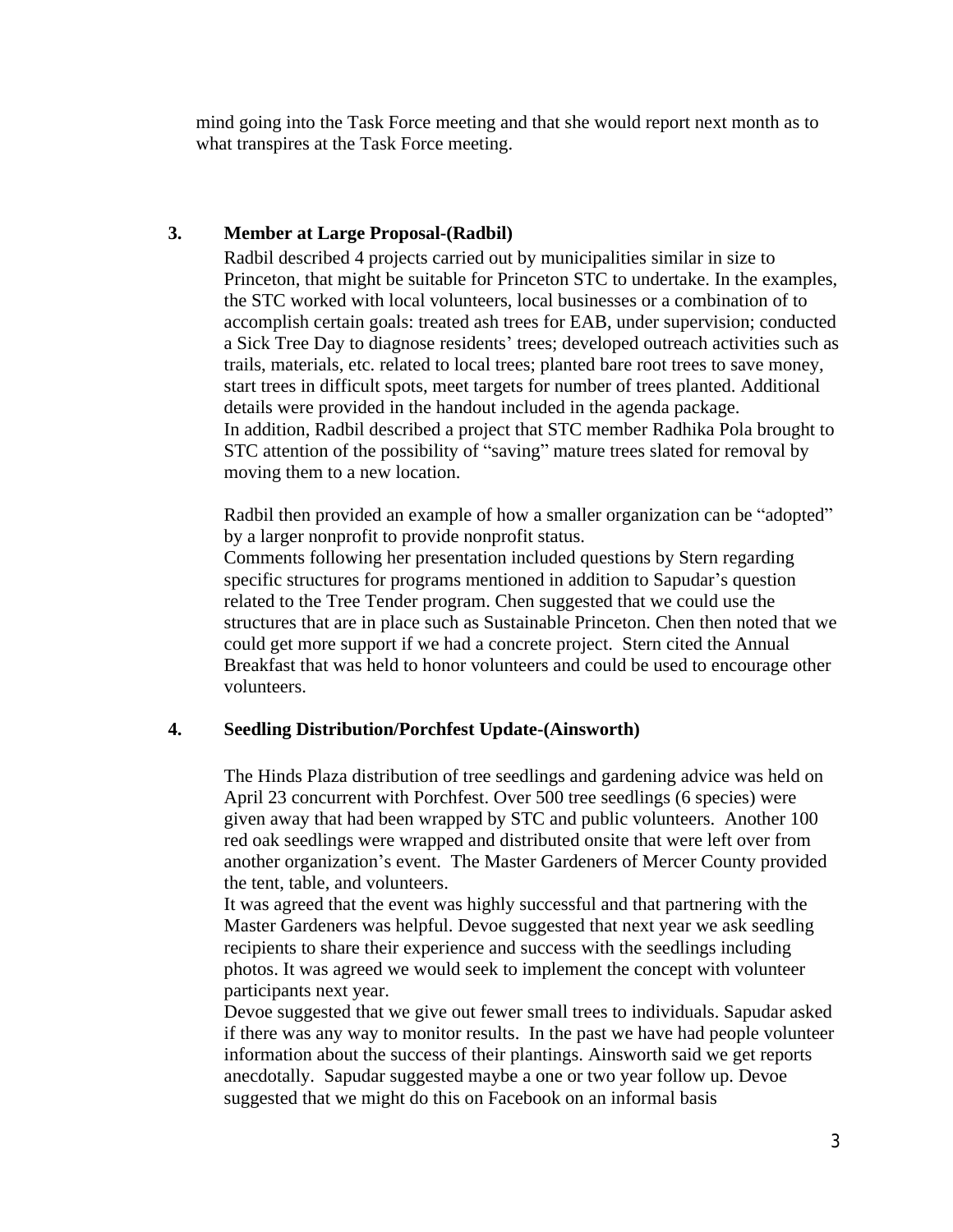Krauss asked if there were any more trees left. Stern asked if we could have a Sick Tree Day for many people stopped her to talk about their tree issues. Ainsworth asked if there were any concerns about working with Master Gardeners. Consensus was that the help was welcome and useful.

### **OTHER**

#### **1. Terhune/Harrison**

Radbil and Stern reported that they were alerted to the upcoming special meeting of the Planning Board on May 3. The meeting is to discuss the development of the Terhune-Harrison site, about which the STC wrote a detailed report emphasizing the proposed destructive removal of over 375 trees and proposed replacement with many fewer (and many non-native) trees than required by the ordinance. They urged all members to attend the Zoom session and for Ainsworth, as chair, to take the lead in coordinating how the STC will respond at the meeting. Radbil discussed what she had learned about when to ask questions and when to make comments at the PB meeting. Krauss, who, along with Ainsworth, drafted the original STC review of the plans, which was revised and approved by the STC, will organize mini-Zoom meetings with those who plan to attend the PB meeting to determine who will speak about which aspects of the current design that entail the removal of trees.

Stern spoke about the need for PSTC members to be present at the Planning Board meeting. Krauss reminded members of the number of trees that were to be removed with replacement scheduled with fewer, nonnative specimens. Radbil and others talked about the tree water retention analysis. Krauss noted the ways to measure the benefits of trees in terms of storm water management. Radbil outlined the Planning Board meeting process. Chen mentioned the three-minute limit for public comment. Krauss brought up the idea of enlarged planting pits which Sapudar supported and urged everyone to inspect the documents provided to date.

#### **2. Grant for** i**nventory**

At Ainsworth's suggestion, Chen informed members that NJDEP had sent out advance notice of its intent to award \$15 million Towards Blue Carbon & Forestry Projects. She suggested that the Shade Tree Commission may want to consider whether to recommend that Princeton apply for these monies. A factor to consider is that the minimum grant size would be \$250,000, so any project undertaken would need to be on that scale. Chen suggested a regional project might be a possibility to look into. Chen agreed to re-send out the NJDEP notice to members.